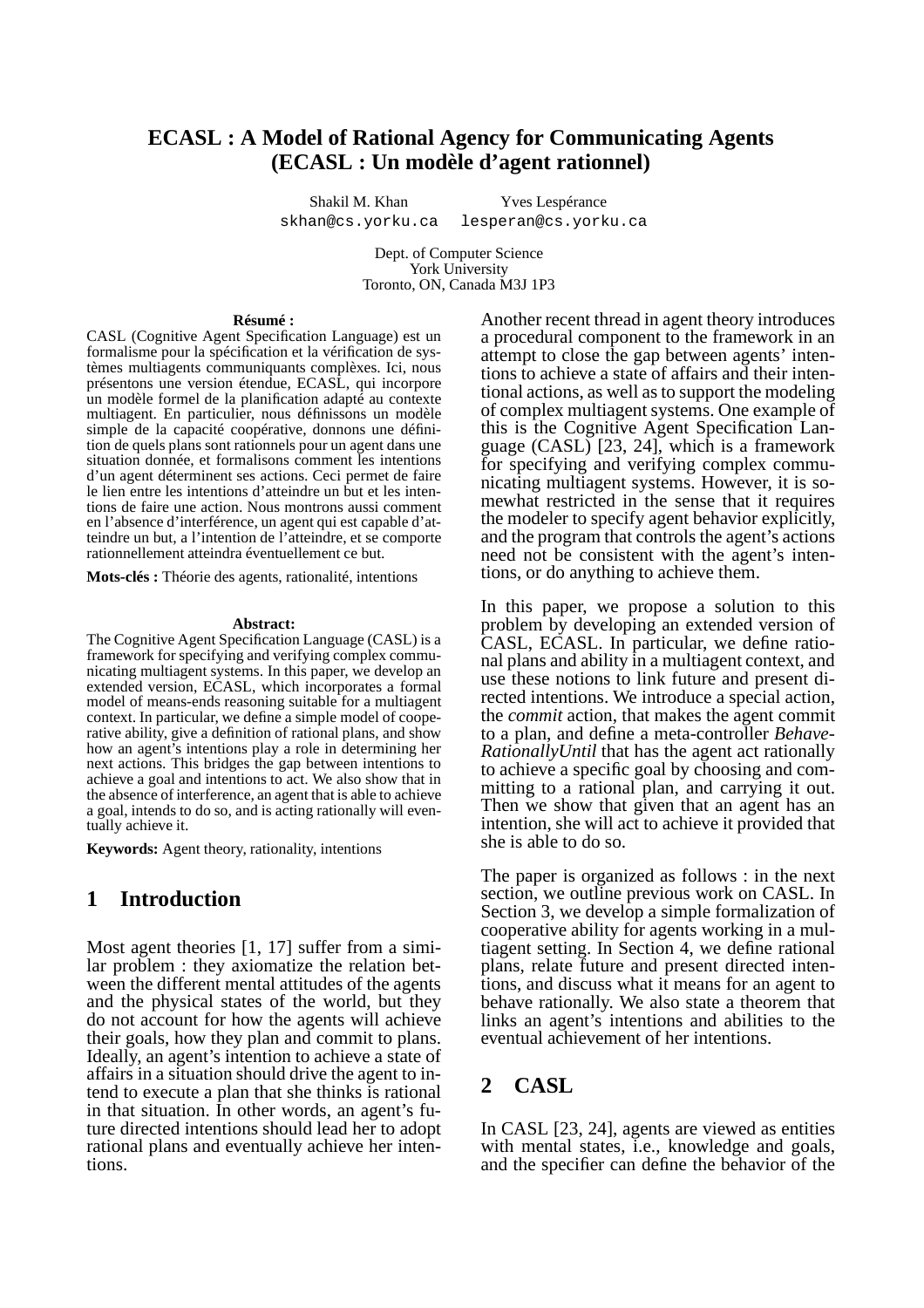agents in terms of these mental states. CASL combines a declarative action theory defined in the situation calculus with a rich programming/process language, ConGolog [3]. Domain dynamics and agents' mental states are specified declaratively in the theory, while system behavior is specified procedurally in ConGolog.

In CASL, a dynamic domain is represented using an action theory formulated in the situation calculus [15], a (mostly) first order language for representing dynamically changing worlds in which all changes are the result of named actions. CASL uses a theory that includes the following set of axioms :

- action precondition axioms, one per action,
- successor state axioms (SSA), one per fluent, that encode both effect and frame axioms and specify exactly when the fluent changes [18],
- initial state axioms describing what is true initially including the mental states of the agents,
- axioms identifying the agent of each action,
- unique name axioms for actions, and
- domain-independent foundational axioms describing the structure of situations [9].

Within CASL, the behavior of agents is specified using the notation of the logic programming language ConGolog [3]. A typical ConGolog program is composed of a sequence of procedure declarations, followed by a complex action. Complex actions can be composed using constructs that include primitive actions  $(a)$ , waiting for a condition ( $\phi$ ?), sequence ( $\delta_1$ ;  $\delta_2$ ), nondeterministic branch  $(\delta_1 | \delta_2)$ , nondeterministic choice of arguments  $(\pi x.\delta)$ , conditional branching (If  $\phi$  Then  $\delta_1$  Else  $\delta_2$  EndIf), while loop (While  $\phi$  Do  $\sigma$  EndWhile), and procedure call  $(\beta(\overrightarrow{p}))$ .<sup>1</sup> Intuitively,  $\pi x.\delta$  nondeterministically picks a binding for the variable x and performs the program  $\delta$  for this binding of  $x$ . ConGolog also supports nondeterministic iteration, concurrent execution with and without priorities, and interrupts. To deal with multiagent processes, primitive actions in CASL take the agent of the action as argument.

The semantics of the ConGolog process description language is defined in terms of *transitions*. Two special predicates *Final* and *Trans* are introduced, and are characterized by defining axioms for each of the above constructs, where  $Final(\delta, s)$  means that program  $\delta$  may legally terminate in situation s, and where  $Trans(\delta, s, \delta', s')$  means that program  $\delta$  in situation s may legally execute one step, ending in situation  $s'$  with program  $\delta'$  remaining. The overall semantics of a program is specified by the Do relation :

 $Do(\delta, s, s') \doteq \exists \delta' \cdot (Trans^*(\delta, s, \delta', s') \wedge Final(\delta', s')).$ 

 $Do(\delta, s, s')$  holds if and only if s' can be reached by performing a sequence of transitions starting with program  $\delta$  in s, and the remaining program  $\delta'$  may legally terminate in s'. Here,  $Trans<sup>*</sup>$  is the reflexive transitive closure of the transition relation Trans.

CASL incorporates a branching time temporal logic, where each situation has a linear past and a branching future. In this framework, one can write both state formulas and path formulas. A state formula  $\phi(s)$  takes a single situation as argument and is evaluated with respect to that situation. On the other hand, a path formula  $\psi(s_1, s_2)$  takes two situations as arguments and is evaluated with respect to the interval (finite path)  $[s_1, s_2]$ . We often use  $\phi$  (and  $\psi$ ) to denote a formula whose fluents may contain a placeholder constant *now* (*now* and *then*, resp.) that stands for the situation in which  $\phi$  ( $\psi$ , resp.) must hold.  $\phi(s)$  (and  $\psi(s_1, s_2)$ ) is the formula that results from replacing *now* with s (*now* and *then* with  $s_1$  and  $s_2$ , resp.). Where the intended meaning is clear, we sometimes suppress the placeholder(s).

CASL allows the specifier to model agents in terms of their mental states by including operators to specify agents' information (i.e., their knowledge), and motivation (i.e., their goals or intentions). We usually use state formulas within the scope of knowledge, and path formulas within the scope of intentions. Following [16, 21], CASL models knowledge using a possible worlds account adapted to the situation calculus.  $K(agt, s', s)$  is used to denote that in situation s, *agt* thinks that she could be in situation s 0 . s 0 is called a *K-alternative situation* for *agt* in s. Using K, the knowledge or belief of an agent, Know( $agt, \phi, s$ ), is defined as  $\forall s' (K(ag, s', s) \supset \phi(s'))$ , i.e. *agt* knows  $\phi$  in s if  $\phi$  holds in all of *agt's K*-accessible situations in s. In CASL,  $\overline{K}$  is constrained to be reflexive, transitive, and euclidean in the initial situation to capture the fact that agents' knowledge is true, and that agents have positive and negative introspection. As shown in [21], these constraints then continue to hold after any sequence of actions since they are preserved by the successor state axiom for  $K$ .

Scherl and Levesque [21] showed how to cap-

<sup>&</sup>lt;sup>1</sup>Since we have predicates that take programs as arguments, we need to encode programs as first-order terms as in [3]. For notational simplicity, we suppress this encoding and use formulae as terms directly.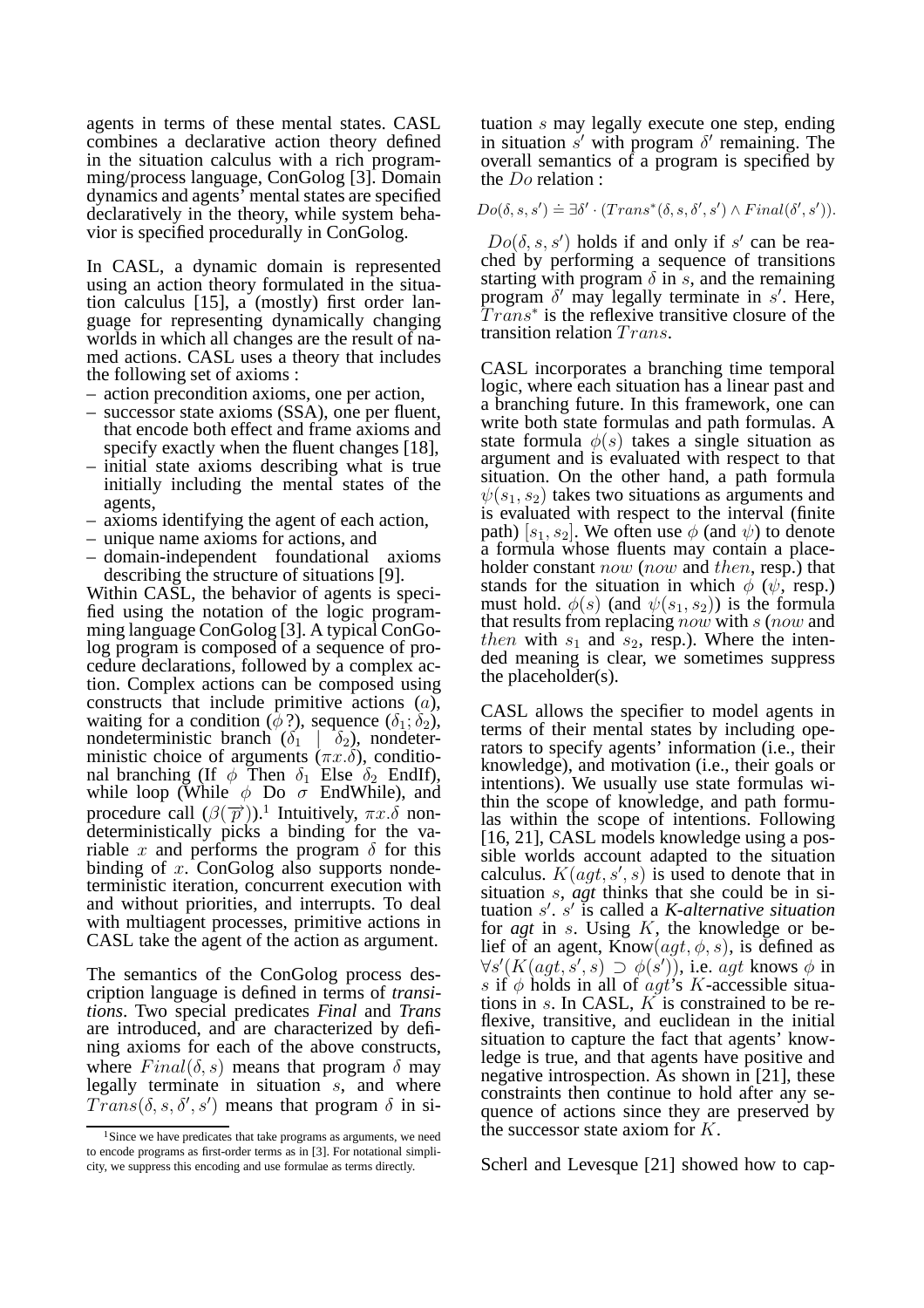ture the changes in beliefs of agents that result from actions in the successor state axiom for K. These include knowledge-producing actions that can be either binary sensing actions or nonbinary sensing actions. Following [12], the information provided by a binary sensing action is specified using the predicate  $SF(a, s)$ , which holds if the action  $\alpha$  returns the binary sensing result 1 in situation s. Similarly for non-binary sensing actions, the term  $s f f(a, s)$  is used to denote the sensing value returned by the action.

Lespérance [11] extends the SSA of  $K$  in [21] to support two variants of the *inform* communicative action, namely *informWhether* and *informRef.* Here,  $\inf \{ or m (inf, agt, \phi) \}$ ,  $informationWhether(inf,agt, \psi)$ , and  $inform Ref(inf, aqt, \theta)$  mean that *inf* informs *agt* that φ currently holds, *inf* informs *agt* about the current truth value of ψ, and *inf* informs *agt* of who/what  $\theta$  is, respectively. The preconditions of *inform* are as follows :

$$
Poss(inform(inf,agt, \phi), s) \equiv \text{Know}(inf, \phi, s)
$$

$$
\land \neg \text{Know}(inf, \text{Know}(agt, \phi, now), s).
$$

In other words, the agent *inf* can inform *agt* that  $\phi$ , iff *inf* knows that  $\phi$  currently holds, and does not believe that *agt* currently knows that  $\phi$ . The preconditions of *informWhether* and *informRef* are similar to that of *inform*. The SSA for K is defined as follows :

 $K(agt, s^*, do(a, s)) \equiv$  $\exists s'. \ [K(agt, s', s) \wedge s^* = do(a, s') \wedge Poss(a, s') \wedge$  $((BinarySensingAction(a) \wedge Agent(a) = agt)$  $\supset (SF(a, s') \equiv SF(a, s))) \wedge$  $((NonBinarySensingAction(a) \wedge Agent(a) = agt)$  $\supset (sff(a, s') = sff(a, s))) \wedge$  $\forall inf, \phi \ldotp (a = inform(inf,agt, \phi) \supset \phi(s')) \land$  $\forall inf, \psi.$  (a = informWhether(inf, agt,  $\psi$ )  $\supset (\psi(s') \equiv \psi(s))) \wedge$  $\forall inf, \theta$ .  $(a = informRef(inf,agt, \theta))$  $\supset (\theta(s') = \theta(s))]$ .

This says that after an action happens, every agent learns that it has happened. Moreover, if the action is a sensing action, the agent performing it acquires knowledge of the associated proposition or term. Furthermore, if the action involves someone informing *agt* that  $\phi$  holds, then *agt* knows this afterwards, and similarly for *informWhether* and *informRef*. Note that this axiom only handles knowledge expansion, not revision.

CASL also incorporates goal expansion and

a limited form of goal contraction. Goals or intentions are modeled using an accessibility relation  $W$  over possible situations. The  $W$ accessible situations for an agent are the ones where she thinks that all her goals are satisfied. W-accessible situations may include situations that the agent thinks are impossible, unlike Cohen and Levesque's [1] G-accessible worlds. But intentions are defined in terms of the more primitive  $W$  and  $K$  relations so that the intention accessible situations are W-accessible situations that are also compatible with what the agent knows, in the sense that there is a  $K$ accessible situation in their history. This guarantees that agents' intentions are realistic, that is, agents can only intend things that they believe are possible. Thus we have :

$$
Int(agt, \psi, s) \doteq \forall s', s^*. [W(agt, s^*, s)
$$

$$
\wedge K(agt, s', s) \wedge s' \leq s^*] \supset \psi(s', s^*).
$$

This means that the intentions of an agent in s are those formulas that are true for all intervals between situations  $s'$  and  $s^*$  where the situations  $s^*$  are W-accessible from s and have a  $K$  $rac{1}{2}$  accessible situation  $s'$  in their history. Intentions are future oriented, and any goal formula will be evaluated with respect to a finite path defined by a pair of situations, a begining situation  $s'$  and an  $\lim_{s \to \infty} \frac{d}{s}$  is structured in  $s^*$ . This formalization of goals can deal with both achievement goals and maintenance goals. An achievement goal  $\psi$  is said to be satisfied if  $\psi$  holds between now and then, i.e., if Eventually( $\psi$ , now, then), which is defined as  $\exists s'.(now \leq s' \leq then \land \psi(s'))$ . In [22]. Shapiro showed how positive and negative introspection of intentions can be modeled by placing some constraints on  $K$  and  $W$ . To make sure that agents' wishes and intentions are consistent, W is also constrained to be serial.

The SSA for W which handles intention change in CASL, has the same structure as a SSA for a domain dependent fluent. In the following,  $W^+(agt, a, s^*, s)$  ( $W^-(agt, a, s^*, s)$ , respectively) denotes the conditions under which  $s^*$  is added to (dropped from, respectively) W as a result of the action a :

$$
W(agt, s^*, do(a, s)) \equiv
$$
  
 
$$
W^+(agt, a, s^*, s) \lor (W(agt, s^*, s) \land \neg W^-(agt, a, s^*, s)).
$$

An agent's intentions are expanded when it is requested something by another agent. After the *request(req,agt,* $\psi$ *)* action, *agt* adopts the goal that  $\psi$ , unless she has a conflicting goal or is not willing to serve *req* for  $\psi$ . Therefore, this action should cause *agt* to drop any paths in W where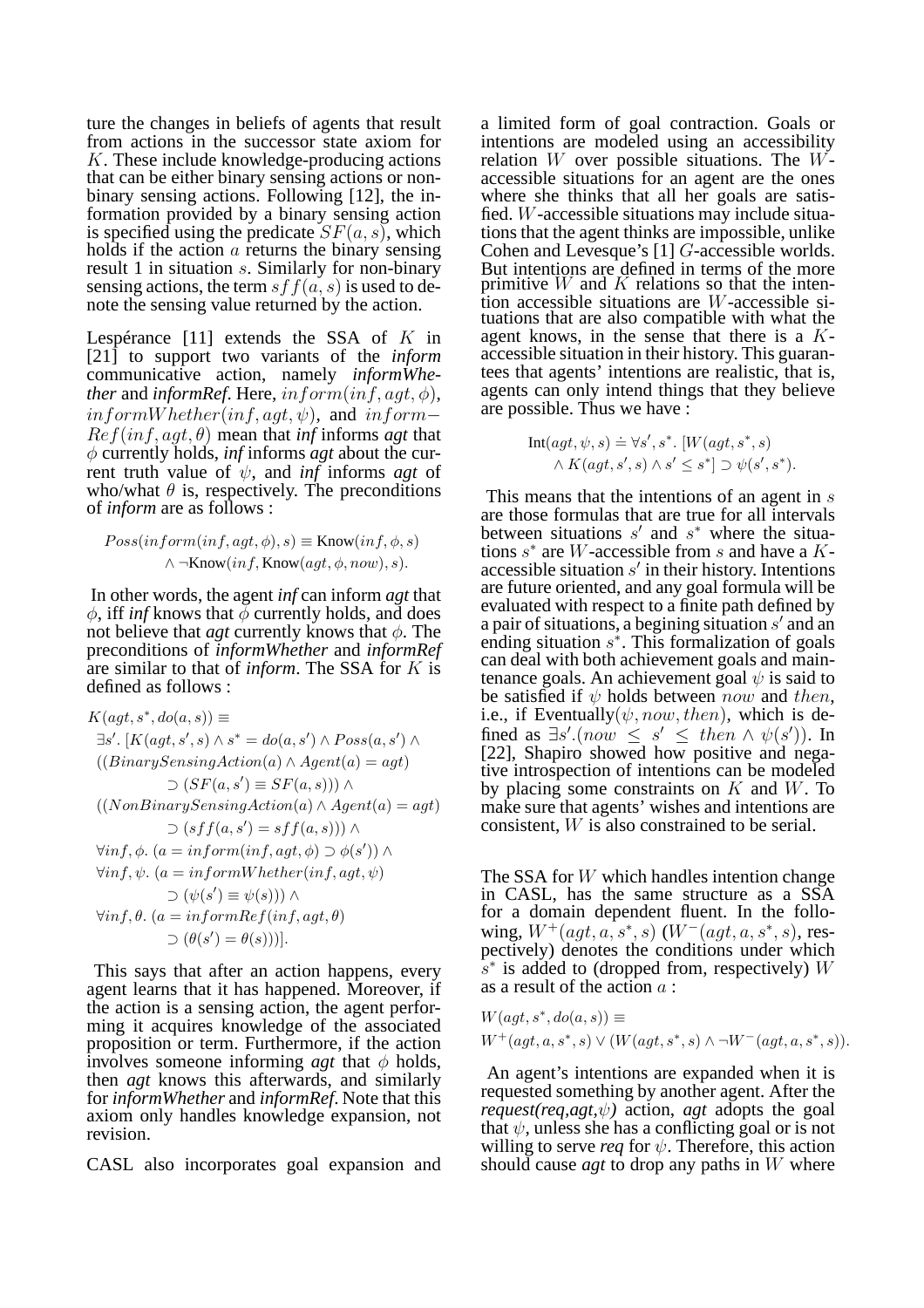$\psi$  does not hold. This is handled in  $W^-$ :

$$
W^-(agt, a, s^*, s) \doteq IncompRequest(agt, a, s^*, s),
$$
  
 
$$
IncompRequest(agt, a, s^*, s) \doteq
$$
  
\n
$$
[\exists req, \psi. a = request(req,agt, \psi)
$$
  
\n
$$
\land \text{Serves}(agt, req, \psi, s) \land \neg \text{Int}(agt, \neg \psi, s)
$$
  
\n
$$
\land \exists s'. K(agt, s', s) \land s' \leq s^*
$$
  
\n
$$
\land \neg \psi(do(a, s'), s^*)].
$$

Here, the *request* action is considered a primitive action. The preconditions of request are :

 $Poss(request(req, agt, \phi), s) \equiv Int(req, \phi, s).$ 

A limited form of intention contraction is also handled in CASL. Suppose that the agent *req* requests *agt* that  $\psi$  and later decides it no longer wants this. The requester *req* can perform the action *cancelRequest(req,agt,*ψ*)*, which causes *agt* to drop the goal that  $\psi$ . *cancelRequest* actions are handled by determining what the W relation would have been if the corresponding *request* action had never happened. This type of goal contraction is handled in  $W^+$ , which can be defined as follows :

$$
W^+(agt, a, s^*, s) \doteq \exists s_1. W(agt, s^*, s_1)
$$
  
\n
$$
\land \exists a_1. do(a_1, s_1) \le s \land Cancels(a, a_1)
$$
  
\n
$$
\land (\forall a^*, s'. do(a_1, s_1) < do(a^*, s') \le s \supset
$$
  
\n
$$
\neg W^-(agt, a^*, s^*, s')),
$$
  
\n
$$
Cancels(a, a') \doteq [\exists reg, \psi, a' = request(req, agt, \psi)]
$$
  
\n
$$
\land a = cancelRequest(req, agt, \psi)].
$$

Suppose that a *cancelRequest* action occurs in situation s. The W relation is first restored to the way it was before the corresponding *request* action occured, i.e., in  $s<sub>1</sub>$ . Then starting just after the *request*, all the actions  $a^*$  that occured in the history of s (say in situation  $s'$ ) are considered, and any situation  $s^*$  in W that satisfies  $W^-(agt, a^*, s^*, s')$  is removed from W. A *cancelRequest* action can only be executed if a corresponding *request* action has occured in the past.

# **3 Simple Cooperative Ability**

An agent cannot be expected to eventually achieve an intention just because she has that intention, and she is acting rationally. We also need to make sure that the agent is *capable* of achieving the goal in the current situation [10]. In a single agent domain, an agent's ability can roughly be defined as her knowledge of a plan that is physically and epistemically executable and whose execution achieves the goal. However, modeling multiagent ability is a more complex problem, since in this case we need to consider the agents' knowledge about each other's knowledge and intentions as well as how they choose actions, behave rationally, etc. In this section, we develop a simple model of cooperative ability of agents suitable for a limited multiagent context in the absence of exogenous actions, i.e., actions whose performance is not intended by the planning agent. In an open multiagent framework, agents' actions may interfere with each other, possibly perturbing their plans. In some cases, there are multiple strategies to achieve a common goal, and the agents may fail unless they coordinate their choice of strategy by reasoning about each other's knowledge, ability, and rational choice. Moreover, agents may have conflicting goals or intentions. To simplify, we restrict our framework by only allowing plans where the actions that the other agents must do are fully specified, i.e., action delegation is possible, but (sub)goal delegation is not. The primary agent, who is doing the planning, is constrained to know the whole plan in advance. Thus, the primary agent is allowed to get help from others, but she can only ask them to perform specific actions. Given this, we do not need to model the fact that the other agents behave rationally.

When dealing with ability, it is not enough to say that the agent is able to achieve a goal iff she has a physically executable plan, and any execution of this plan starting in the current situation achieves the goal. We should also take into account the epistemic and intentional feasibility of the plan. This is necessary as physical executability does not guarantee that the executor will not get stuck in a situation where it knows that some step must be performed, but does not know which. For example, consider the plan  $(a; \text{If } \phi \text{ Then } b \text{ Else } c \text{ EndIf} \mid d \text{, where}$ actions  $a, b, c$  and  $d$  are always possible, but where the agent does not know whether  $\phi$  holds after a. If the agent follows the branch where the first action is  $\alpha$ , she will get stuck due to incomplete knowledge. Hence, the result of deliberation should be a kind of plan where the executor will know what to do next at every step, a plan that does not itself require deliberation to interpret. To deal with this, De Giacomo *et al.* [2] defined the notion of *Epistemically Feasible Deterministic Programs* (EFDPs) for single agent plans and characterized deliberation in terms of it. Note that EFDPs are deterministic, since they are the result of deliberation and their execution should not require making further choices.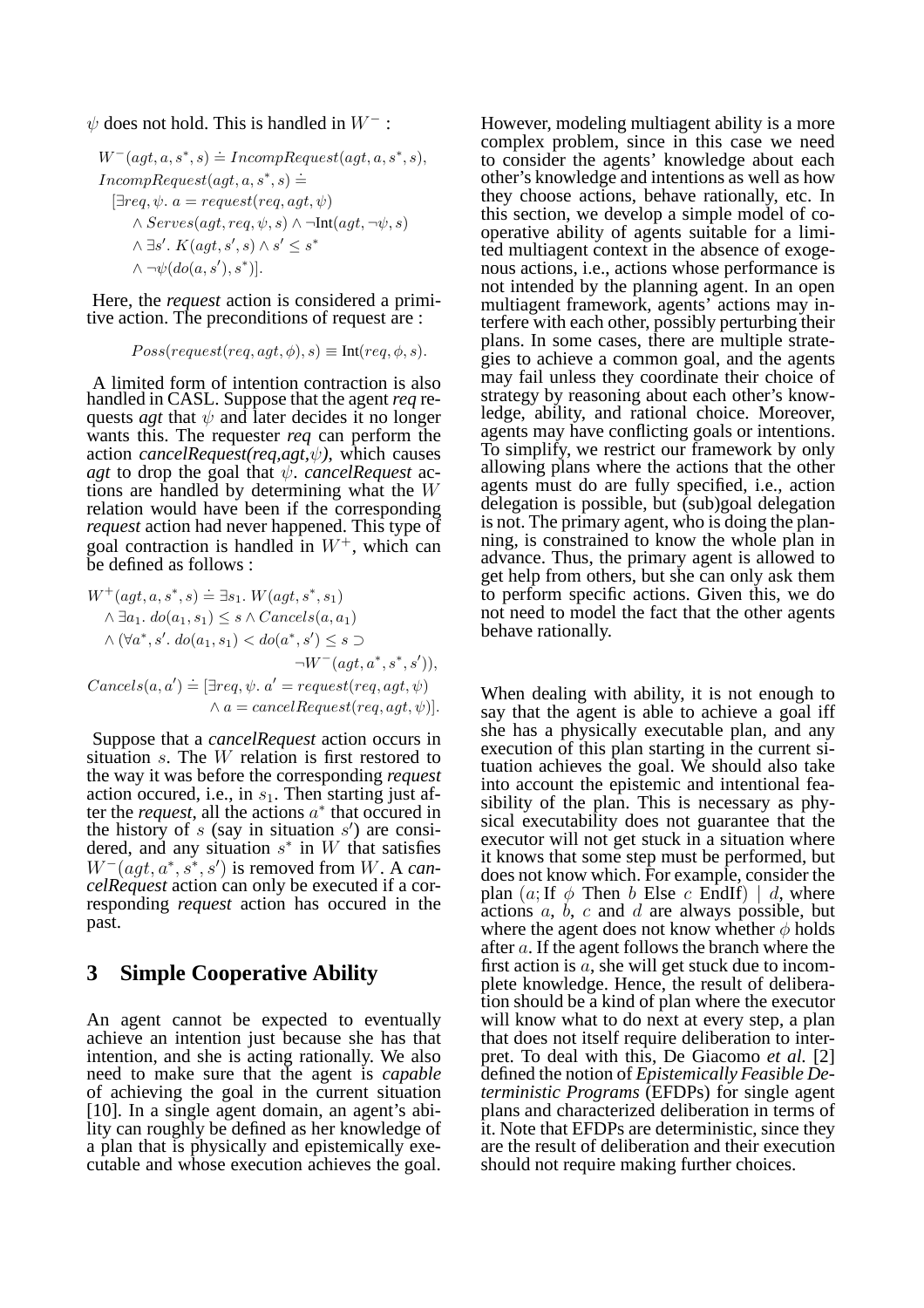Since we are dealing with cooperative multiagent ability, we also need to make sure that the cooperating agents intend to perform the requested actions when it is their turn to act. We extend the notion of EFDP to handle simple multiagent plans as follows. A program is called an *Epistemically and Intentionally Feasible Deterministic Program* (EIFDP) in situation s for agent *agt*, if at each step of the program starting at s, *agt* always has enough infomation to execute the next action in the program, or knows that the executor of the next action is another agent, and that this agent has enough information to execute this action and intends to do it. Put formally :

 $EIFDP(agt, \delta, s) \doteq$  $\forall \delta', s'. Trans^*(\delta, s, \delta', s') \supset LEIFDP(agt, \delta', s'),$  $LEIFDP(agt, \delta, s) =$ Know $(agt, Final(\delta, now) \wedge$  $\neg \exists \delta', s'. Trans(\delta, now, \delta', s'), s)$  $\vee \exists \delta'$ . Know $(agt, \neg Final(\delta, now) \wedge$  $UTrans(\delta, now, \delta', now), s)$  $\vee \exists \delta', a$ . Know $(agt, \neg Final(\delta, now) \wedge )$  $Agent(a) = aqt \wedge$  $UTrans(\delta, now, \delta', do(a, now)), s)$  $\vee \exists \delta', agt'$ . Know $(agt, \neg Final(\delta, now) \wedge$  $\exists a. UTrans(\delta, now, \delta', do(a, now)) \wedge$  $Agent(a) = agt' \neq agt \wedge$ Int $(agt', \exists s'. s' \leq then$  $\wedge Do(a, now, s'), now), s).$ 

Thus to be an EIFDP, a program must be such that all configurations reachable from the initial program and situation, involve a *Locally Epistimically and Intentionally Feasible Deterministic Program* (LEIFDP). A program is a LEIFDP in a situation with respect to an agent, if the agent knows that the program is currently in its *Final* configuration and no further transitions are possible, or knows that she is the agent of the next action and knows what unique transition (with or without an action) it can perform next, or knows that someone else  $agt'$  is the agent of the next action, that  $aqt'$  knows what the action is and intends to do it next, and knows what unique transition the program can perform next with this action. Here,  $UTrans(\delta, s, \delta', s')$ means that the program  $\delta$  in s can perform a unique transition, which takes the agent to  $s'$ with the remaining program  $\delta'$ . Note that when it is the other agent's turn,  $aqt$  does not have to know exactly what the next action is, i.e., know all the parameters of the next action. However, at every step, she must know what the remaining program is.

EIFDPs are suitable results for planning. They can always be executed successfully and since they are deterministic, they do not require further deliberation to execute. Using EIFDP, ability can be defined as follows :

$$
Can(agt, \psi(now, then), s) \doteq
$$
  
\n
$$
\exists \delta. \text{Know}(agt, EIFDP(agt, \delta, now) \land
$$
  
\n
$$
\exists s'. \text{ } Do(\delta, now, s') \land
$$
  
\n
$$
\forall s'. \text{ } (Do(\delta, now, s') \supset \psi(now, s')), s).
$$

Thus, an agent can achieve a goal in situation s, iff she knows of a plan  $\delta$  that is an EIFDP, is executable starting at  $\overline{s}$ , and any possible execution of the plan starting in the current situation brings about the goal.

We use the following as our running example (adapted from [16]) throughout the paper. Consider a world in which there is a safe with a combination lock. If the safe is locked and the correct combination is dialed, then the safe becomes unlocked. However, dialing the incorrect combination will cause the safe to explode. The agent can only dial a combination if the safe is intact, and it is not possible to change the combination of the safe. Initially, the agent  $Aqt_1$  has the intention to open the safe, but does not know the combination. However, she knows that  $Aqt_2$ knows it. She also knows that  $Aqt_2$  is willing to serve/help her, and that  $Agt_2$  does not have the intention of not informing her of the combination of the safe. Here are some of the axioms that we use to model this domain :

- sf<sub>1</sub>)  $Poss(a, s) \supset [Exploaded(do(a, s))] \equiv$  $\exists c, aqt.$   $(a = dial(aqt, c) \wedge Comb(s) \neq c)$  $\vee$  *Exploded*(s).
- $sf_2)$   $Poss(dial(aqt, c), s) \equiv \neg Exploded(s).$
- $sf_3)$  Agent(dial(agt, c)) = agt.
- $sf_4) \neg Exploded(S_0).$

The first axiom, a successor state axiom, states that the safe has exploded after doing action  $\alpha$  iff a denotes the action of dialing the wrong combination, or if the safe has already exploded. The second axiom, a precondition axiom, states that it is possible to dial a combination for the safe in situation  $s$  iff the safe is intact in  $s$ . The third axiom is an agent axiom and defines the agent of the *dial* action. The last axiom is an initial situation axiom, and states that the safe is initially intact. From now on, we will use  $D_{safe}$  to denote the set of axioms that we use to model this safe domain (see [8] for the complete axiomatization).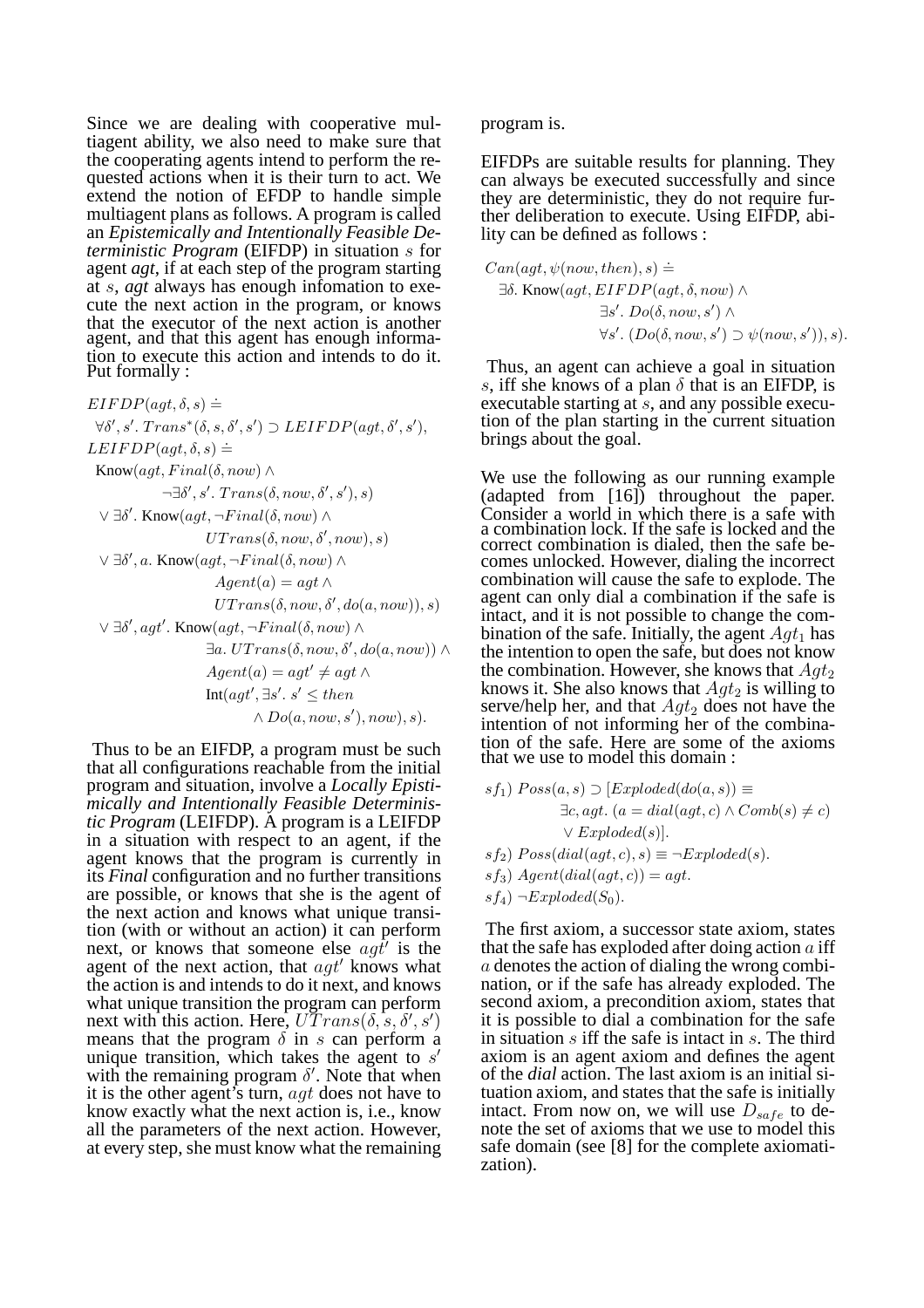Now, consider the follwing plan :<sup>2</sup>

$$
\sigma_{safe} = requestAct(Agt_1, Agt_2, informRef(Agt_2, Agt_1, Comb(s))); informRef(Agt_2, Agt_1, Comb(s)); diaI(Agt_1, Comb(s)).
$$

So, the plan is that  $Agt_1$  will request  $Agt_2$  to inform her of the combination of the safe,  $Aqt_2$ will inform  $Aqt_1$  of the combination of the safe, and finally,  $Agt_1$  will dial the combination to open the safe. We claim that  $\sigma_{safe}$  is an EIFDP in the initial situation for  $Agt_1$ , and that  $Agt_1$  is able to achieve her intention of opening the safe in the initial situation  $S_0$ :

### **Theorem 1**

a. 
$$
D_{safe} \models EIFDP(Agt_1, \sigma_{safe}, S_0)
$$
.  
b.  $D_{safe} \models Can(Agt_1, Eventually(\neg Locked), S_0)$ .

(a) holds as all configurations reached by  $\sigma_{safe}$ starting in  $S_0$  are LEIFDP. (b) holds as  $Agt_1$ knows of a plan (i.e.,  $\sigma_{safe}$ ), which she knows is an EIFDP and is executable, and knows that any execution of this plan ends up in a situation where the safe is unlocked.

# **4 From Intentions That to Intentions to Act**

In this section, we define rational plans and extend CASL to model the role of intention and rationality in determining an agent's actions. This bridges the gap between future directed intentions and present directed ones. We also present a theorem that relates intention and ability to the eventual achievement of intended goals.

Before going further, let us discuss the communication actions that we will use in ECASL. Like in CASL, we use three primitive informative communication actions, namely, *inform*, *informWhether*, and *informRef*. However, unlike in CASL, we provide two intention transfer communication actions, *request* and *requestAct*, and these are defined in terms of *inform*. 3 The *request* action can be used by an agent to request another agent to achieve some state of affairs, whereas *requestAct* involves an agent's

request to another agent to perform some particular complex action starting in the next situation. Formally,

$$
request(req,agt, φ) \doteq \n inform(req,agt, Int(req, φ, now)),
$$
\n
$$
requestAct(req,agt, δ) \doteq \n request(req,agt, ∃s', a. Do(δ, do(a, now), s') \n ∧ now < s' ≤ then ∧ Agent(δ) = agt).
$$

Here  $Agent(\delta) =agt$  means that the agent of all actions in  $\delta$  is *agt*. In our specification, we only allow sincere requests. That is, an agent can perform a request if the request is not contradictory to her current intentions. So defining requests as informing of intentions is reasonable. However, since requests are modeled in terms of *inform*, and since we are using true belief, the account seems to be overly strict. For instance, in the safe domain,  $\sigma_{safe}$  is a rational plan for  $Agt_1$ in the initial situation. However, initially  $Agt_1$ does not have the intention that  $Agt_2$  informs her the combination of the safe. So we cannot show that  $\sigma_{safe}$  is rational, since it requires  $Agt_1$ to know that she has the intention before she can inform about it. One way to solve this is to relax the preconditions of *inform*. However, this can have problematic consequences, as someone could inform of something without knowing it, and this might require belief revision by the addressee. Later, we will discuss another way to avoid this problem by building commitment into plans. For now, we just assume that initially  $Aqt_1$  has the intention that  $Aqt_2$  informs her of the combination of the safe.

To facilitate the cancellation of requests, we also provide two actions, namely, *cancelRequest*, and *cancelReqAct*. Unlike CASL where *cancelRequest* is primitive, we define it using *inform*. These two actions are defined as follows :

$$
cancelRequest(req, agt, \psi) \doteq
$$
  
\n
$$
inform(req, agt, \neg Int(req, \psi, now)),
$$
  
\n
$$
cancelRequest(req, agt, \delta) \doteq
$$
  
\n
$$
cancelRequest(req, agt, \exists s^*, s^+, prev.
$$
  
\n
$$
prev = do(requestAct(req, agt, \delta), s^+)
$$
  
\n
$$
\land s^+ < now \leq s^* \leq then \land Do(\delta, prev, s^*)
$$
  
\n
$$
\land Agent(\delta) = agt).
$$

Now let us look at what plans are *rational* for an agent. An agent that is acting rationally, should prefer some plans to others. To this end, we define an ordering on plans :

```
\succeq (agt, \delta_1, \delta_2, s) \doteq
```
<sup>&</sup>lt;sup>2</sup>*requestAct* is an abbreviation introduced in the next section; it denotes a special kind of request, namely, a request to perform an action.

<sup>3</sup>A similar account of request was presented by Herzig and Longin [5], where it is defined as inform about intentions, and the requested goals are adopted via cooperation principles.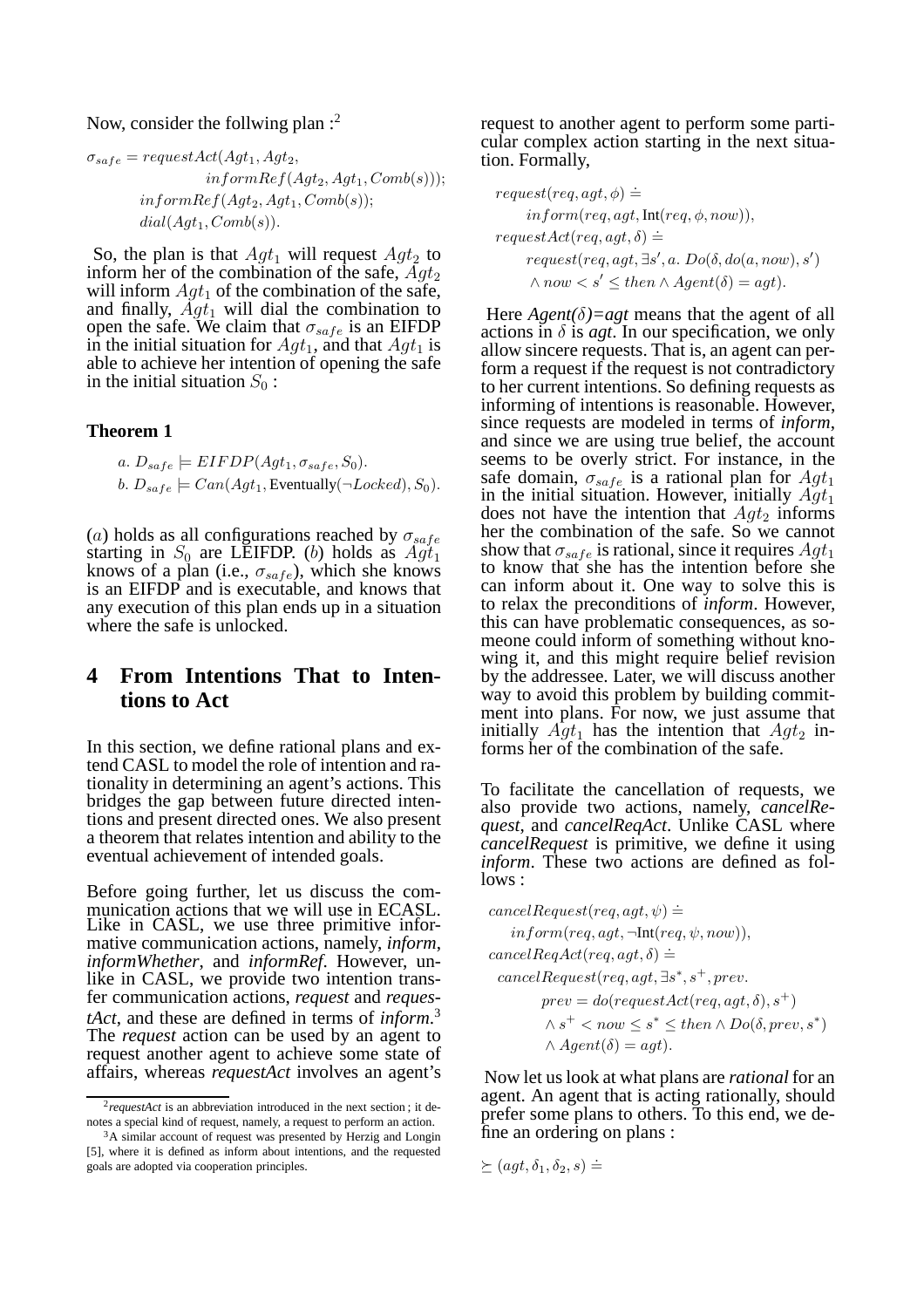$$
\forall s'. K(agt, s', s) \land \exists s''. Do(\delta_2, s', s'') \land W(agt, s'', s)
$$
  
\n
$$
\supset [\exists s''. Do(\delta_1, s', s'') \land W(agt, s'', s)].
$$

That is, a plan  $\delta_1$  is as good as another plan  $\delta_2$  in situation s for an agent *agt* iff for all Waccessible situations that can be reached by following  $\delta_2$  from a situation that is K-accessible from  $s$ , say  $s'$ , there exists a W-accessible situation that can be reached from  $s'$  by following  $\delta_1$ . In other words,  $\delta_1$  is at least as good as  $\delta_2$  if it achieves the agent's goals in all the possible situations where  $\delta_2$  does.

Using EIFDP and the  $\succeq$  relation, we next define rational plans. A plan  $\delta$  is said to be *rational* in situation s for an agent *agt* if the following holds :

$$
Rational(agt, \delta, s) \doteq
$$
  
\n
$$
\forall \delta'. \ge (agt, \delta', \delta, s) \supset \ge (agt, \delta, \delta', s)
$$
  
\n
$$
\wedge EIFDP(agt, \delta, s).
$$

Thus, a rational plan in a situation  $s$ , is a plan that is as good as any other plan in s and is an EIFDP in  $\check{s}$ .

For example, consider the plan  $\sigma_{safe}$ . We claim that  $\sigma_{safe}$  is as good as any other plan available to  $Agt_1$  in the initial situation, and that  $\sigma_{safe}$  is rational in the initial situation.

#### **Theorem 2**

a. 
$$
D_{safe} \models \forall \sigma. \ge (Agt_1, \sigma_{safe}, \sigma, S_0).
$$
  
b.  $D_{safe} \models Rational(Agt_1, \sigma_{safe}, S_0).$ 

Since this plan achieves  $Agt_1$ 's intention of opening the safe starting in any situation that is  $K$ accessible to  $S_0$ , (*a*) holds. (*b*) follows from the fact that  $\sigma_{safe}$  is as good as any other plan in  $S_0$ and is an EIFDP in  $S_0$ .

In most cases, there are many rational plans (i.e., ways of achieving as many goals as possible). The decision of which plan the agent commits to is made based on pragmatic/nonlogical grounds. We do not model this here. Instead, we introduce a  $commit(aqt, \delta)$  action that will model the agent's commiting to a particular plan  $\delta$ , more specifically, commiting to executing  $\delta$  next. The action precondition axiom for the *commit* action is as follows :

$$
Poss(commit(agt, \delta), s) \equiv
$$
  
 
$$
\neg Int(agt, \neg \exists s^* \cdot s \le s^* \le then \land Do(\delta, now, s^*), s).
$$

That is, the agent *agt* can commit to a plan  $\delta$  is situation s, iff the agent currently does not have the intention that the actions in the plan do not happen next.

Next, we extend the SSA for  $W$  seen earlier to handle intention revision as a result of the agent's commitment to a rational plan. We modify  $W^-$  as follows :

$$
W^-(agt, a, s^*, s) \doteq IncompRequest(agt, a, s^*, s) \veeIncompCommit(agt, a, s^*, s).
$$

Here, *IncompCommit* handles the expansion of the agent's intentions that occur when a *commit* action occurs. We define *IncompCommit* as follows :

$$
IncompCommit(agt, a, s^*, s) =
$$
  

$$
[\exists \delta. a = commit(agt, \delta) \land \exists s'. s' \le s^* \land K(agt, s', s)
$$
  

$$
\land \neg \exists s^{**}. (s' < s^{**} \le s^* \land Do(\delta, do(a, s'), s^{**}))].
$$

So, after the performance of a *commit* action in s, a W-accessible situation  $s^*$  in s will be dropped from *agt*'s new set of W-accessible situations if the committed to action does not happen next over the interval between the  $W$ -accessible situation  $s^*$  and its predecessor  $s'$  that is  $K$ accessible from the current situation s.

The definition of  $W^+$  remains unchanged. Note that if exogenous actions are allowed, agents need to revise their commitments when an exogenous action occurs by uncommiting from the currently committed plan, and committing to a new rational plan. We return to this issue in Section 5.

We now show that our formalization of intentions has some desirable properties :

### **Theorem 3**

$$
a. \models \neg \text{Int}(agt, \neg \phi, s) \land Serves(agt, req, \phi, s)
$$
  
\n
$$
\land Poss(request(req,agt, \phi), s) \supset
$$
  
\n
$$
\text{Int}(agt, \phi, do(request(req,agt, \phi), s)).
$$
  
\n
$$
b. \models Poss(commit(agt, \delta), s) \supset
$$
  
\n
$$
\text{Int}(agt, \exists s'. Do(\delta, now, s') \land now \le s' \le then,
$$
  
\n
$$
do(commit(agt, \delta), s)).
$$

(a) says that if an agent *agt* does not have the intention that not  $\phi$  in s, then she will have the intention that  $\phi$  in the situation resulting from another agent *req*'s request to *agt* that  $\phi$  in *s*, provided that she is willing to serve *req* on  $\phi$ , and that the *request* action is possible in s. (b) states that if an agent *agt* does not have the intention of not performing a complex action  $\delta$  in s (i.e. if  $commit(aqt, \delta)$  is possible in s), then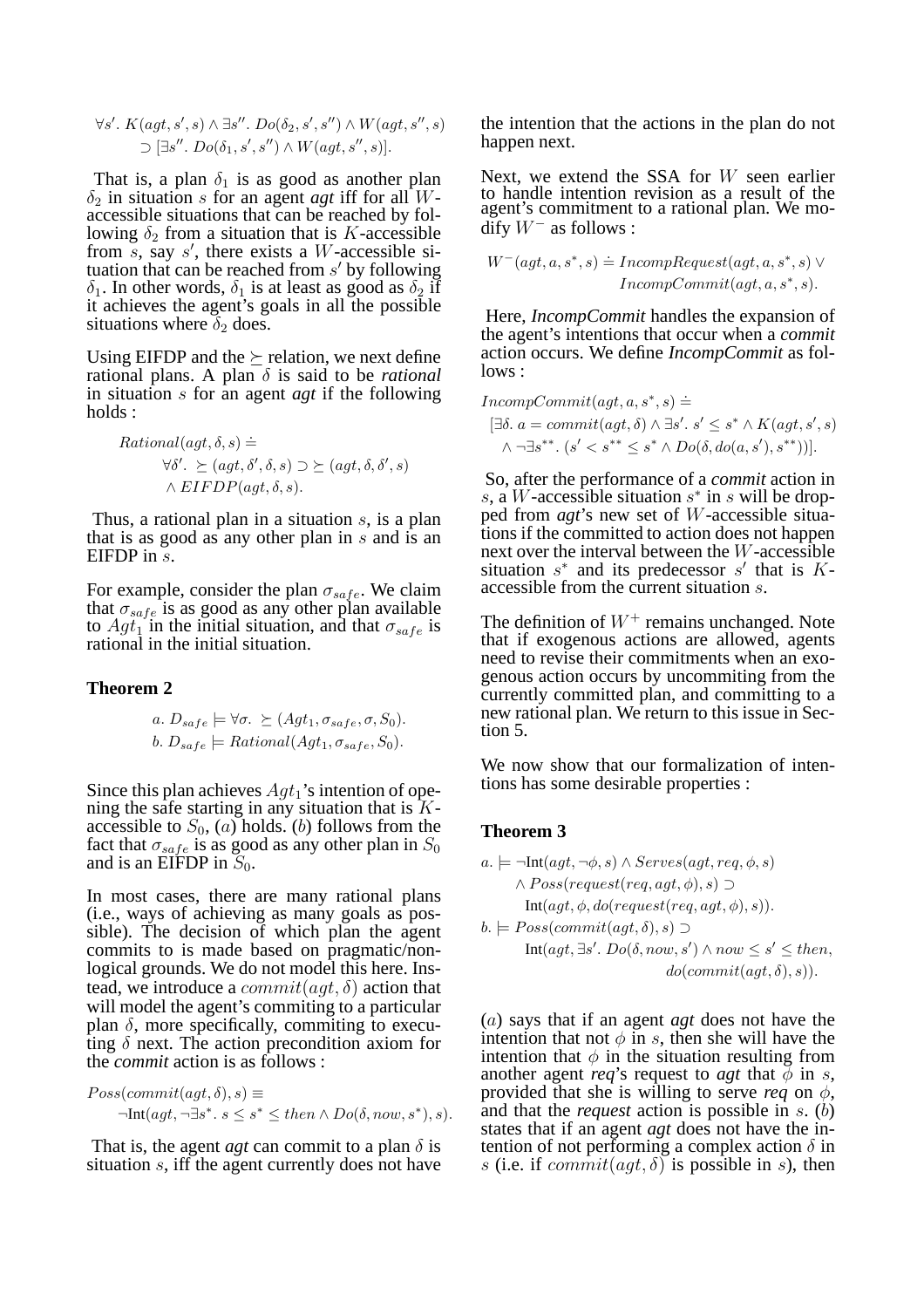she will have the intention of performing it after she commits to it.

As mentioned earlier, the problem that arises as a result of defining requests as informing of intentions can be solved by building commitment into plans. Consider the safe example ; we assumed earlier that initially  $Aqt_1$  has the intention that  $Aqt_2$  informs her the combination of the safe. We can now relax this constraint by considering  $\sigma_{safe}^*$  to be our new rational plan, where  $\sigma_{safe}^* = commit(Agt_1, \sigma_{safe})$ ;  $\sigma_{safe}$ , i.e. the new plan is that  $Agt_1$  commits to  $\sigma_{safe}$  and then  $\sigma_{safe}$  is performed. Since  $Agt_1$  commits to  $\sigma_{safe}$  before she executes it, the SSA for W will make her adopt the intention that  $Agt_2$  informs her the combination of the safe after she requests  $Aqt_2$  to do so, and thus we do not need to assume that this holds.

commit provides a way to link future directed intentions and present directed ones. We next specify a generic meta-controller for an agent that arbitrarily chooses a rational plan, commits to it, and executes it. Then we can prove a theorem about the relationship between intention, ability, and the eventual achievement of an intended goal. This theorem serves as a proof of soundness of our agent theory.

The following meta-controller allows us to refer to the future histories of actions that may occur for an agent who is behaving rationally until  $\psi$ holds. Rational behavior until  $\psi$  can be defined as follows (we assume that there are no exogenous actions) :

 $Behaviorally Until(aqt, \psi(now)) \doteq$ 

πδ. Rational(agt, δ, now)?; commit(agt, δ); While  $\neg\psi(now)$  Do If  $\exists a$ . Int $(agt, do(a, now) \leq then, now) \wedge$  $Agent(a) = agt)$  Then  $[\pi a. (\text{Int}(agt, do(a, now) \leq then, now) \wedge$  $Agent(a) = aqt$ ?; a] Else  $\pi a g t'$ . **[Int**( $a g t$ ,  $\exists a$ . do( $a, now$ )  $\leq$  then  $\wedge$  $Agent(a) \neq aqt \wedge$  $Agent(a) = agt', now$ ?;  $(\pi a'. Int(agt', do(a', now) \leq then, now)?; a')$ EndIf EndWhile.

That is, rational behavior until  $\psi$  can be defined as arbritarily choosing a rational plan, committing to it, and then executing it as long as  $\psi$  does not hold. A rational plan can have actions by the planning agent and by other agents. When it is the planning agent's turn to act, she should perform the action that she intends to perform next ; otherwise, she should wait for the other agent to act. When it is the other agent's turn, it will perform the action that it is supposed to perform, because rational plans are EIFDP, and thus the other agent must intend to do the action required by the plan. Note that we only deal with achievement goals here.

One problem with CASL is that the execution of plans is viewed from the system's perspective rather than from the agents' perspective. So, although CASL includes operators that model agents' knowledge and goals, the system behavior is simply specified as a set of concurrent processes. To deal with this problem, Lespérance [11] proposed an account of subjective plan execution in CASL ; the program construct Subj $(aqt, \delta)$  ensures that  $\delta$  can be executed by agt based on her own knowledge state. We have extended this notion to deal with multiagent plans (i.e. plans with actions by agents other than the executor) and consider other agents' intentions ; see [8] for the formal details.

Next, we present our "success theorem" :<sup>4</sup>

**Theorem 4** *From Commitment and Ability to Eventuality*

 $\models$  [OInt(*agt*, Eventually( $\gamma$ , *now*, *then*), *s*)  $\land Can(agt, Eventually(\gamma, now, then), s)$  $\wedge$  Int(*agt*, Eventually( $\psi$ , *now*, *then*), *s*)]  $\supset$  $AllDo(Subj(agt, BehaviorRationallyUntil(agt, \psi)), s).$ 

Intuitively, if in some situation, an agent intends to achieve some goal and is able to achieve all its intentions, then the agent will eventually achieve the goal in all rational histories from that situation. OInt $(agt, \psi, s)$  means that  $\psi$  is all the intentions that  $aqt$  has in s. This construct must be used as we have to assume that the agent is able to achieve all her intentions. If this is not the case, the agent may have to choose between some of its goals and the *BehaveRationallyUntil* operator will not guarantee that a specific goal (i.e.,  $\psi$ ) will be achieved. If there are exogenous actions, then a more generic meta-controller can be defined. We discuss this in the next section.

We also have the following corrolary for the safe domain :

<sup>4</sup>The construct *AllDo* is a strict version of *Do* that requires that all possible executions of a program terminate successfully ; see [11] for a formal definition.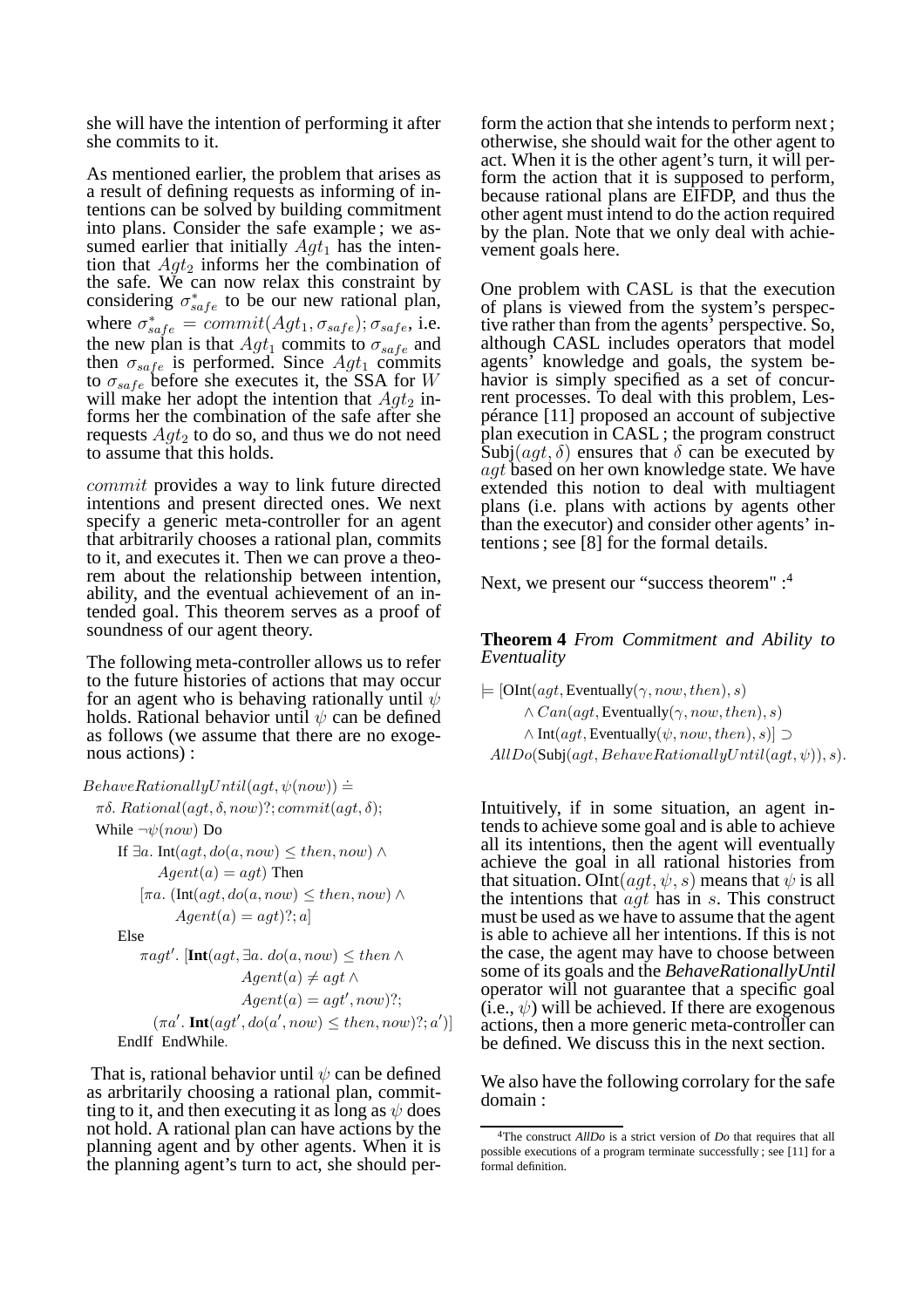### **Corrolary 1**

$$
D_{safe} \models AllDo(Subj(Agt_1,BehaveRationallyUntil(Agt_1, \neg Locked)), S_0).
$$

We have shown in Theorem 1(b) that  $Agt_1$  can achieve her intention of opening the safe in the initial situation. Moreover, the only intention of  $Aqt_1$  is to open the safe. It follows from Theorem 4 that  $Agt_1$  will eventually open the safe if she behaves rationally starting in  $S_0$  (see [8] for a complete proof).

## **5 Discussion and Future Work**

In this paper, we have presented a formal theory of agency that deals with simple multiagent cooperation and shows how future directed intentions and present directed ones can be related. An agent's current rational plans depend on her current intentions. The *commit* action models how the agent's intentions can be updated to include a commitment to a rational plan. Using this, we have formulated a planning framework for multiple cooperating and communicating agents in CASL. We specified how an agent's future directed intentions will lead the agent to adopt a rational plan and then carry it out using the meta-controller *BehaveRationallyUntil*.

To relate agents' intentions with their actions, Cohen and Levesque [1] required that agents eventually drop all their intentions either because they had been achieved or because they were viewed as impossible to achieve (AKA the *no infinite deferral* assumption). A similar account was presented by Rao and Georgeff [17]. We believe that this no infinite deferral assumption should be a consequence of an agent behaving rationally as specified by other axioms of the theory, rather than be imposed separately. A more intuitive account was presented in [25], where Singh showed that rather than having it as an assumption, the no infinite deferral principle can be derived from the theory. However, he does not explicitly address the interaction between knowledge and action and its relationship with ability.

In [20], Sadek introduces some axioms to incorporate explicit principles of rational behaviour in his adaptation of the Cohen and Levesque framework. The application of these axioms makes it possible for an agent to build rational plans in a deductive way by inference of causal chains of intention, without needing to resort to a separate planner. From an operational point of view, agents in this framework generate plans using a backward chaining planning mechanism. Sadek uses the rational effect of communication actions as an integral part of his specification. These rational effects express the reasons which lead an agent to select an action, and are related to perlocutionary effects. However, it is not specified under what conditions the rational effects become actual effects, and one cannot reason about these conditions. Moreover, the planning mechanism in [20] is incomplete and many rational plans cannot be inferred. In [19], Sadek et al. describe how this theory is used to develop an implemented rational agent engine called ARTI-MIS. This technology has been used to build natural language dialogue systems and multiagent applications. Louis [14] recently extended AR-TIMIS [19] to incorporate a more general model of planning (state space planning by regression and hierarchical planning) and plan adoption. His framework is more complex than ours and uses defaults (as does Sadek's). The approach supports multiagent plans and has been implemented. But there is no formalization of epistemically feasible plans, and no success theorem. Commitment to a plan is modelled using a special predicate rather than using the intention attitude

Although independently motivated, our account closely resembles the one in [13], where a similar notion of commitment to actions was introduced to relate intentions and actions. However, that framework does not model rationality or provide a success theorem. There has also been related work that tries to extend agent programming languages to support declarative  $\overline{2}$ oals (e.g. [7]).

Our semantics of communication acts is mentalistic, in contrast to recent social commitment semantics (e.g. [4]). The public social commitment level is obviously important, but we don't think that communication can be reduced to it. The reason agents communicate is that this serves their private goals. One must usually reason about these goals and the associated beliefs to really understand the agents' behavior.

The theory presented here is a part of our ongoing research on the semantics of speech acts and communication in the situation calculus. In [8], we present an extended version of our framework where we allow exogenous actions. To deal with these unintended actions, an agent needs to revise the plan it is committed to whenever an exogenous action occurs. In other words, she needs to un-commit from the pre